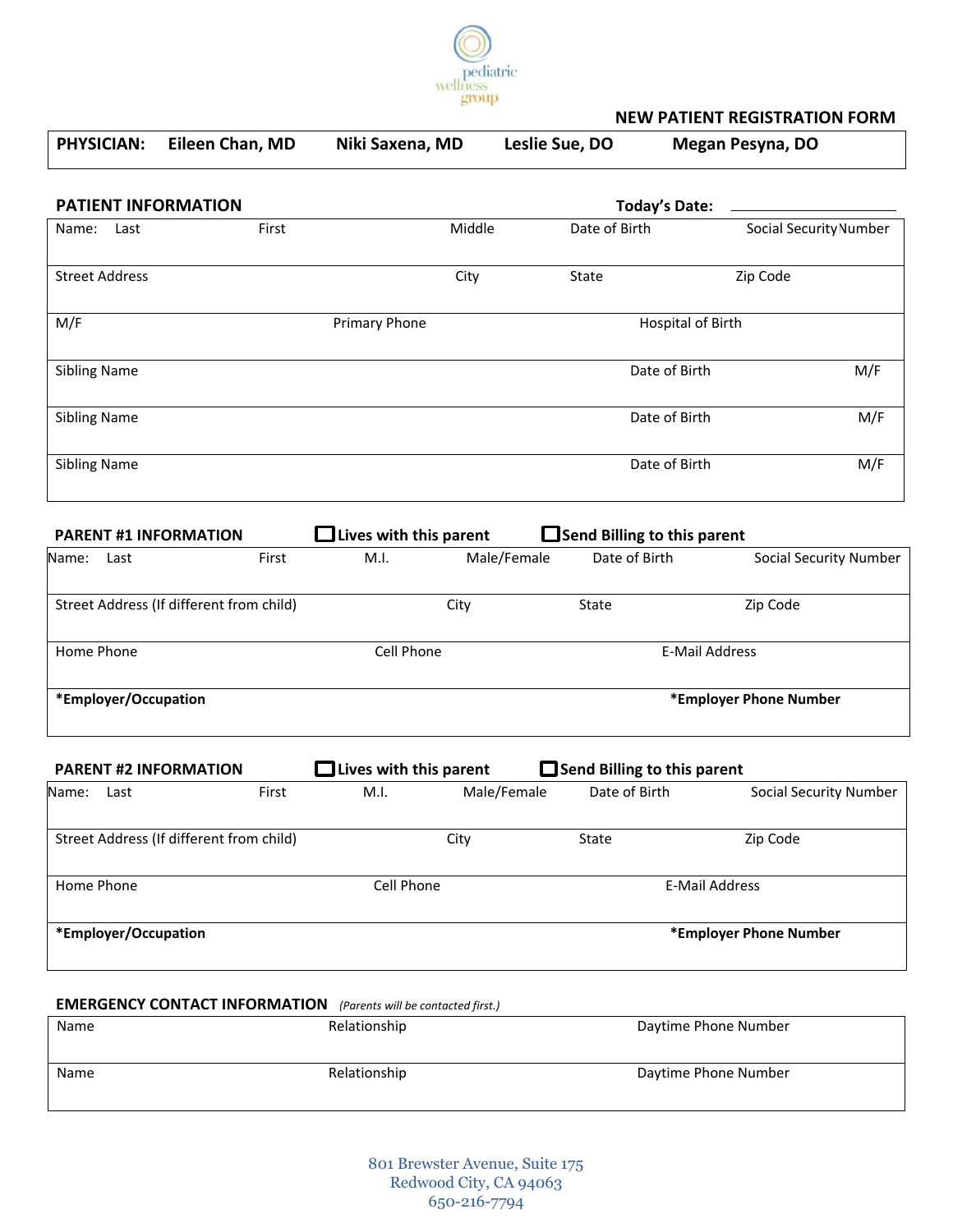

Patient's Name:

### *Please circle the appropriate answer*

Hispanic or Latino

Not Hispanic or Latino

Prefers not to answer

### **Patient's Race:**

### *Please circle the appropriate answer*

Am. Indian / AK Native

Asian

Black or African American

Native HI / Pacific IS

Prefers not to answer

White

**Ethnicity:**

Preferred Language:

**Primary** contact e-mail for confidential Communication / appointment reminders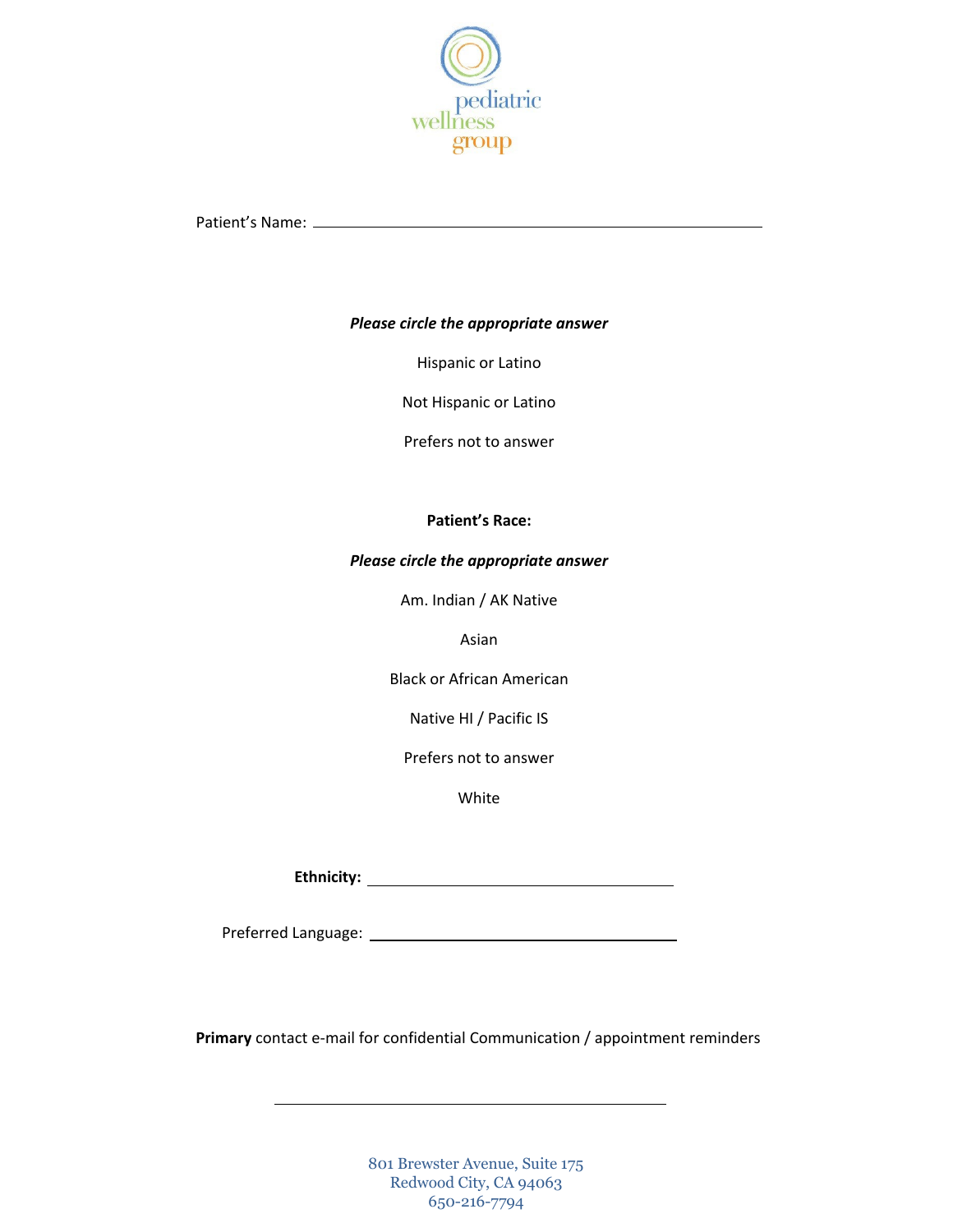

### **INSURANCE INFORMATION**

### **GUARANTOR/INSURANCE POLICY HOLDER**

| Name: | Last                    | First | Date of Birth                 |
|-------|-------------------------|-------|-------------------------------|
|       | Relationship to Patient |       | <b>Social Security Number</b> |

### **INSURANCE INFORMATION**

| Name of Company:       |        |               |  |  |
|------------------------|--------|---------------|--|--|
|                        |        |               |  |  |
| P.O. Box/ Address:     |        |               |  |  |
| City:                  | State: | Zip Code:     |  |  |
|                        |        |               |  |  |
| Policy Number:         |        | Group Number: |  |  |
|                        |        |               |  |  |
| <b>Effective Date:</b> |        | Employer:     |  |  |
|                        |        |               |  |  |

### **CONSENT**

### **CONSENT TO RELEASE:**

I hereby authorize the physicians of Pediatric Wellness Group to release any and all (including dental) information to the above named insurance carrier (or to a designated attorney) for purpose of claims administration and evaluation, utilization review and financial audit. This authorization remains valid and effective from the date of signing until it is revoked in writing.

### **CONSENT TO ASSIGNMENT:**

I hereby assign payment of medical service to Pediatric Wellness Group to which I am entitled or have incurred for medical and/or surgical services rendered here. I understand I am financially responsible to said group for charges not covered by this assignment. I further agree in the event of nonpayment to bear the cost of collection, and/or court cost and reasonable legal fees should this be required.

PLEASE NOTE: Unless accompanied by a note from a guardian, vaccinations will NOT be administered to minors.

Signature of Parent/Legal Guardian: Date: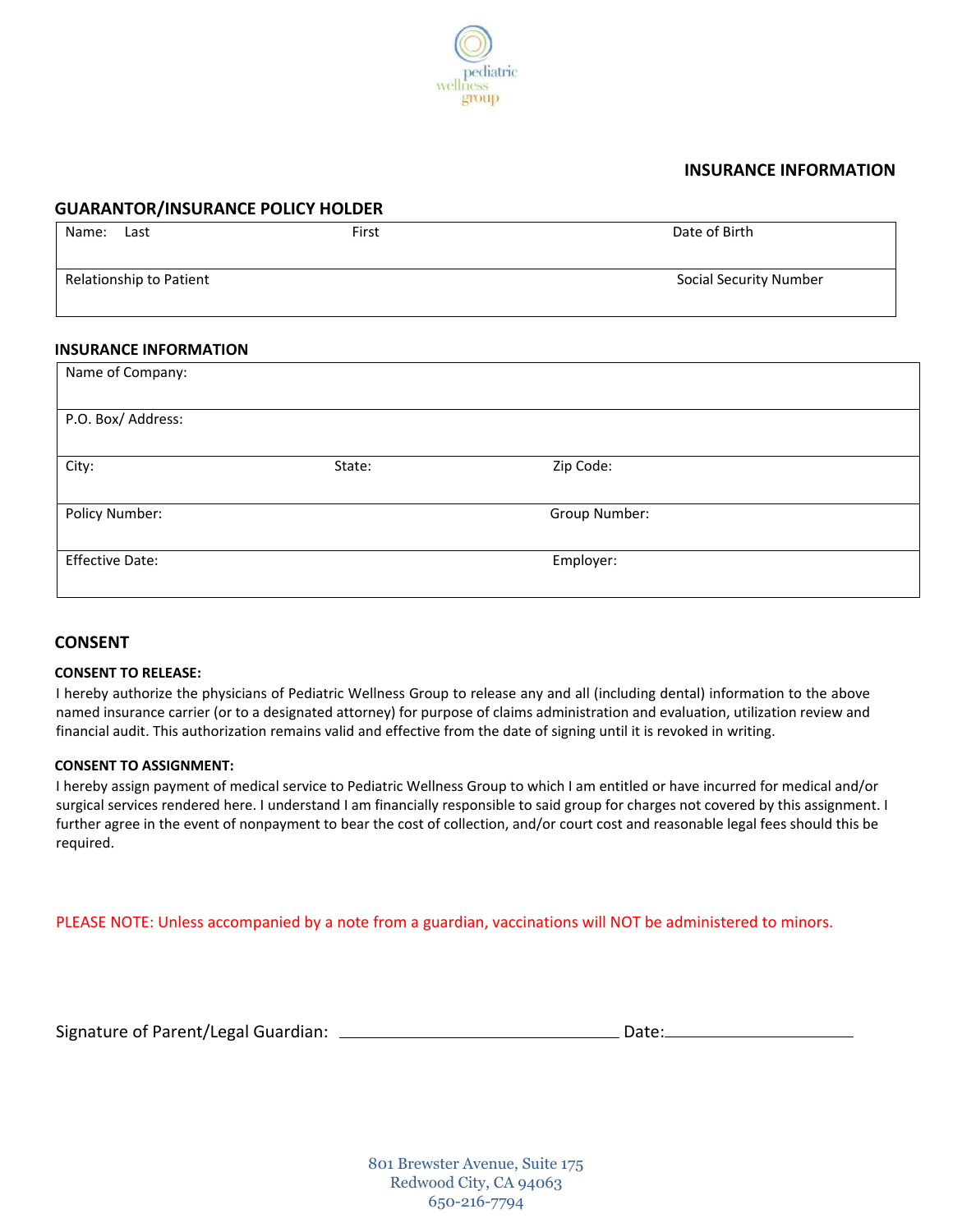

# PATIENT'S **FAMILY MEDICAL HISTORY**

Do any of the child's immediate family members - grandparents, parents, aunts/uncles, siblings - have the following or have had a history of any of the following conditions?

| Please check all that apply                       |                      | Patient:  |            |                      |
|---------------------------------------------------|----------------------|-----------|------------|----------------------|
| <b>CONDITION</b>                                  | DON'T<br><b>KNOW</b> | <b>NO</b> | <b>YES</b> | <b>FAMILY MEMBER</b> |
| <b>CHRONIC EAR INFECTION</b>                      |                      |           |            |                      |
| ALLERGIES: ENVIROMENTAL                           |                      |           |            |                      |
| <b>ALLERGIES: MEDICATION</b>                      |                      |           |            |                      |
| <b>ASTHMA</b>                                     |                      |           |            |                      |
| ADHD                                              |                      |           |            |                      |
| <b>DEPRESSION</b>                                 |                      |           |            |                      |
| <b>ANXIETY</b>                                    |                      |           |            |                      |
| LEARNING/DEVELOPMENTAL DISABILITIES               |                      |           |            |                      |
| HEART DISEASE/HEART MURMURS                       |                      |           |            |                      |
| <b>HIGH CHOLESTEROL</b>                           |                      |           |            |                      |
| KIDNEY DISEASE                                    |                      |           |            |                      |
| BLOOD DISORDERS(example: leukemia)                |                      |           |            |                      |
| <b>DIABETES</b>                                   |                      |           |            |                      |
| HIGH BLOOD PRESSURE                               |                      |           |            |                      |
| <b>THYROID DISEASE</b>                            |                      |           |            |                      |
| <b>SEIZURES</b>                                   |                      |           |            |                      |
| CANCER:                                           |                      |           |            |                      |
| <b>SMOKING</b>                                    |                      |           |            |                      |
| ALCOHOL/DRUG USE                                  |                      |           |            |                      |
| OTHER:                                            |                      |           |            |                      |
| $\Box$ N<br>┓⋎<br>Were you referred to our group? |                      |           |            |                      |
| If so, by whom?                                   |                      |           |            |                      |
| 801 Brewster Avenue, Suite 175                    |                      |           |            |                      |
| Redwood City, CA 94063                            |                      |           |            |                      |

650-216-7794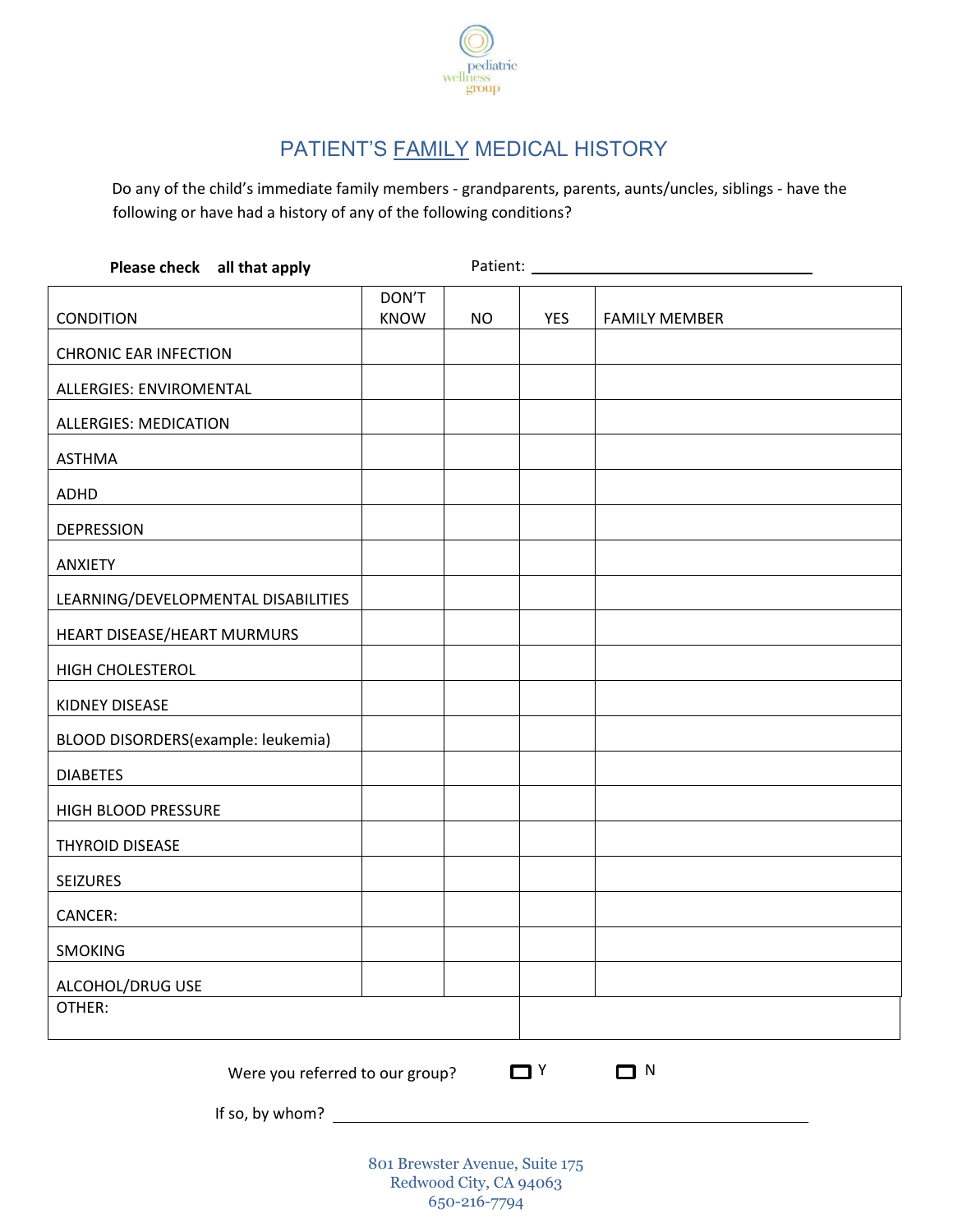

# **PWG POLICIES**

**Team PWG is here to provide the highest level of pediatric care and support to our patients and their families. We have implemented these policies to help us achieve those goals while being financially sustainable. Your understanding and cooperation is greatly appreciated!** 

- You will need to present your current insurance card at each visit for us to verify coverage. If we are unable to verify coverage you will be responsible for payment of all services provided at that visit and will be asked to complete a separate form.
- The Subscriber/Guarantor is defined as the person whose insurance covers the PWG patient for medical care. The Subscriber/Guarantor is responsible for any balance(s) on the account.
- **It is your responsibility to understand the coverage provisions of your insurance policy, we do not have that information.** We strongly encourage you to review your insurance coverage prior to receiving services at PWG and contact your carrier with any specific coverage questions.

## *Billing Policies:*

I authorize Pediatric Wellness Group [PWG] to submit a bill for each visit and service to my insurance company on my behalf. I authorize the release of any medical or other information for the purpose of providing care or securing payment for services rendered. I authorize the payment of medical benefits directly to PWG.

### **I understand that I am financially responsible for any charges not covered by my insurance carrier for services provided by PWG.**

If any ADDITIONAL concerns or conditions arise during a preventative care visit/well child visit these will have additional codes and charges. We may be required by our contract with your insurance company to collect a COPAY/COINSURANCE PAYMENT for these services which needs to be paid at the time of service.

**Non-Contracted Insurance Plans:** Payment is due at the time of service if we are not contracted with your insurance plan. We cannot submit claims to insurance plans that we are not contracted with.

**Health insurance non-payment:** We make every effort to submit claims and obtain payment from your insurance carrier in a timely manner. Services that have not been paid for by your health insurance carrier within 90 days of claim submission will be billed to you and become your responsibility to pay in full. If your health insurance carrier submits payment to us after your payment, we will promptly reimburse you.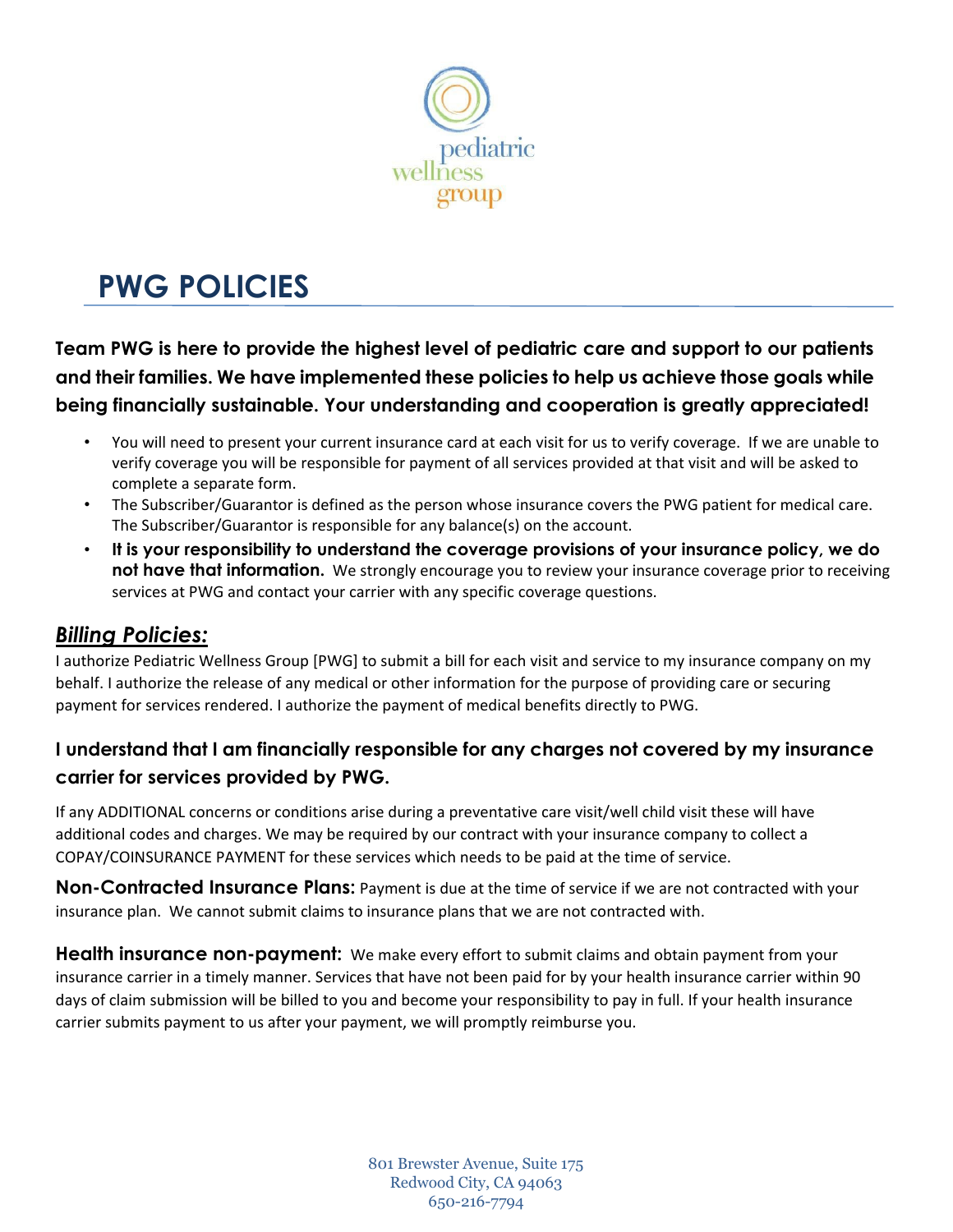**Coordination of Benefits**: It is your responsibility to complete this if requested to do so by your insurance carrier. They may request this more than once a year. **Failure to complete this may result in a denial of insurance payment for our services and you may become financially responsible for payment of all services.** 

**Dual Insurance Copayments**: Dual insurance patients [patients covered by a primary and secondary insurance] will need to pay any co-payments required by the primary insurance company at the time of service. We will submit a claim to the secondary insurance on file as a courtesy. If the secondary insurance company denies payment, then the Subscriber/Guarantor will need to work with them directly. If the secondary insurance remits payment to PWG for copayment already paid by the patient/guarantor, we will issue a prompt refund to the Subscriber/Guarantor.

# *Credit Card Policy:*

PWG requires a credit card on file [CCOF] for services that are not covered by your insurance plan such as coinsurances, increases in your copayment, or amounts applied to your deductible. HSA cards and/or credit cards are accepted. We only accept debit cards that also have a MasterCard or Visa logo.

I understand it is my responsibility to update my credit card on file when it expires or is replaced. I understand that I will be notified prior to having charges applied to my credit card on file. Credit cards are securely stored electronically and encrypted in accordance with industry standards.

## *Financial Policies***:**

Payment is due upon receipt of the patient statement from PWG and my credit card on file [CCOF] will be charged. I agree to pay in full any non-covered charges at the time of service.

**Payment by Check:** Checks are accepted up to \$100.00. For payments larger than \$100.00 we only accept credit cards and/or cash. If your payment by check is returned by the bank for insufficient funds (NSF), you will remain responsible for the amount of the check plus an additional fee of \$35. If more than one check is returned in any given period, we reserve the right to require all future payment by credit card or cash.

**Self-pay patients:** Payment is required at the time of service. We will provide you with a bill after your visit is complete, this can be submitted to your insurance plan or kept for your records. You may be considered self-pay if we are out-of-network for your insurance plan, if you are receiving a service that is not covered by your insurance plan, or if you do not have health insurance.

## *Administrative Policies***:**

**Missed Appointments:** We understand that sometimes you may not be able to keep your scheduled appointment. **It is your responsibility to notify us at least 24 hours in advance that you need to cancel/reschedule.** We will send you an appointment reminder as a courtesy using the contact information you have provided to us. It is your responsibility to ensure that information is correct. If you do not notify us at least 24 hours in advance to cancel your appointment, you will be charged \$50 for every reserved appointment time missed on that day. The \$50 fee is the sole responsibility of the Subscriber/Guarantor, it is not billed to insurance, and your CCOF will be charged the day of the missed appointment.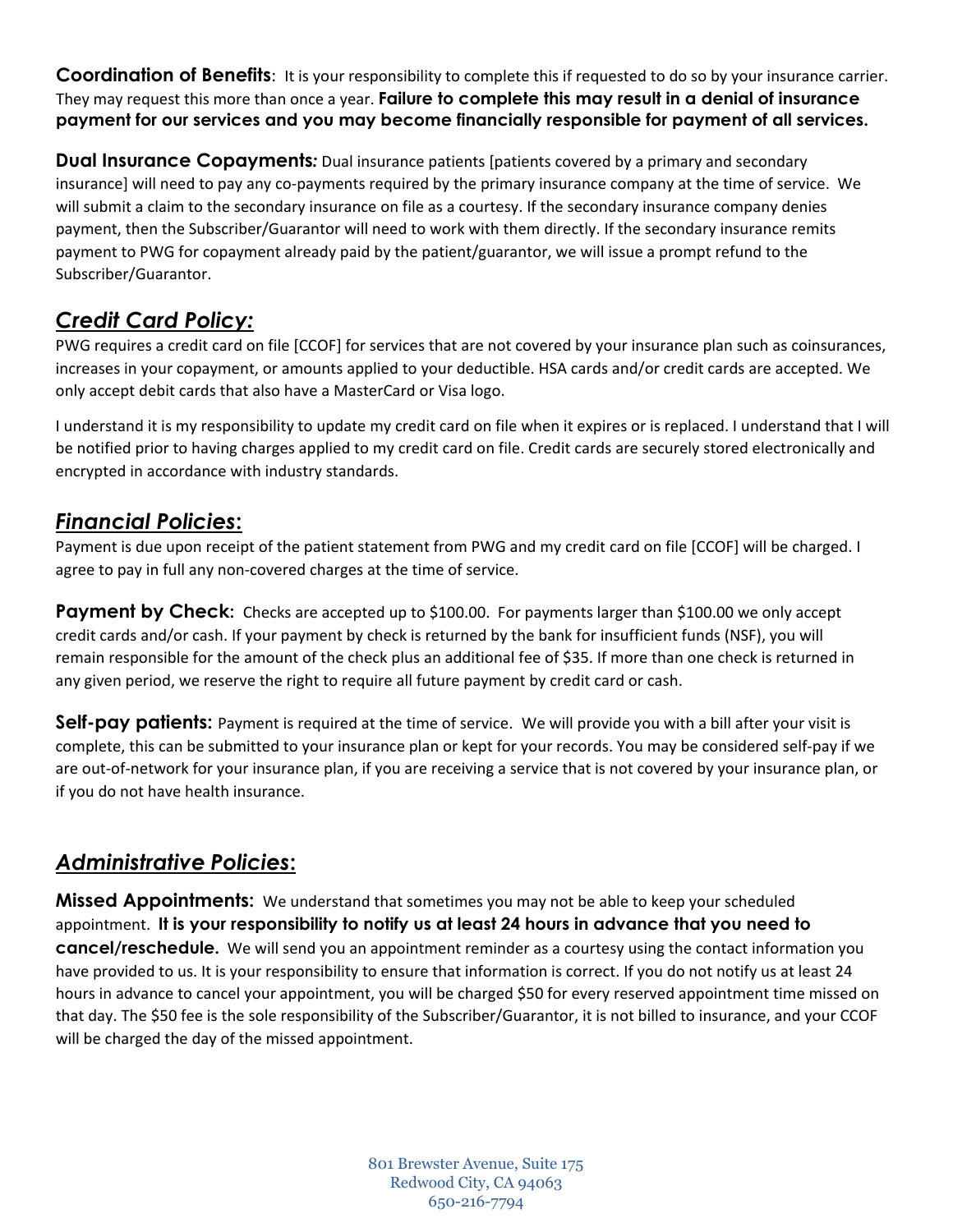**Completing forms:** This service is not covered by health insurance. Form fees are as follows:

- Standard: \$10 and forms will be completed within 4 business days.
- Expedited: \$40 and forms will be completed within 1 business day

**Divorce and Separation Decrees**: Pediatric Wellness Group is not a party in divorce or separation decrees or in child support arrangements. We bill one subscriber, at one address, and expect prompt payment. We do not handle billing or insurance coverage disputes between parents.

## *Acknowledgement of Privacy Practices*

I understand that the patient's health information is private and confidential. I understand that PWG has implemented policies and procedures to protect the patient's privacy and preserve the confidentiality of the patient's personal health information. I understand that PWG may use and disclose the patient's personal health information to help provide healthcare to the patient, to handle billing and payment, and to take care of other health care operations.

PWG has a detailed document called the "Notice of Privacy Practices". It contains more information about the policies and practices protecting the patient's privacy. I understand that I have the right to read the "Notice" before signing this Acknowledgement.

The Notice of Privacy Practices contains a complete description of my privacy/confidentiality rights. These rights include, but aren't limited to, access to my medical records; restrictions on certain uses; receiving an accounting of disclosures as required by law; and requesting communication be by specified methods or to an alternative location. This Notice of Privacy Practices may be updated periodically.

## *Acknowledgement of Vaccine Administration Policy*

I understand that PWG will administer vaccines in accordance with nationally recognized guidelines by the American Academy of Pediatrics. I also understand that I will be given information about these vaccines and the opportunity to discuss them prior to administration. I understand that PWG does not accept families who do not vaccinate their children.

## *Consent to Treat*

I authorize Pediatric Wellness Group to provide medical care to my child and authorize treatment or care in my absence if my child is accompanied by the following caregiver (please fill out all that apply):

| Grandparent(s): $\_$ | Sibling(s) |
|----------------------|------------|
| Nanny/Babysitter:    | Other:     |